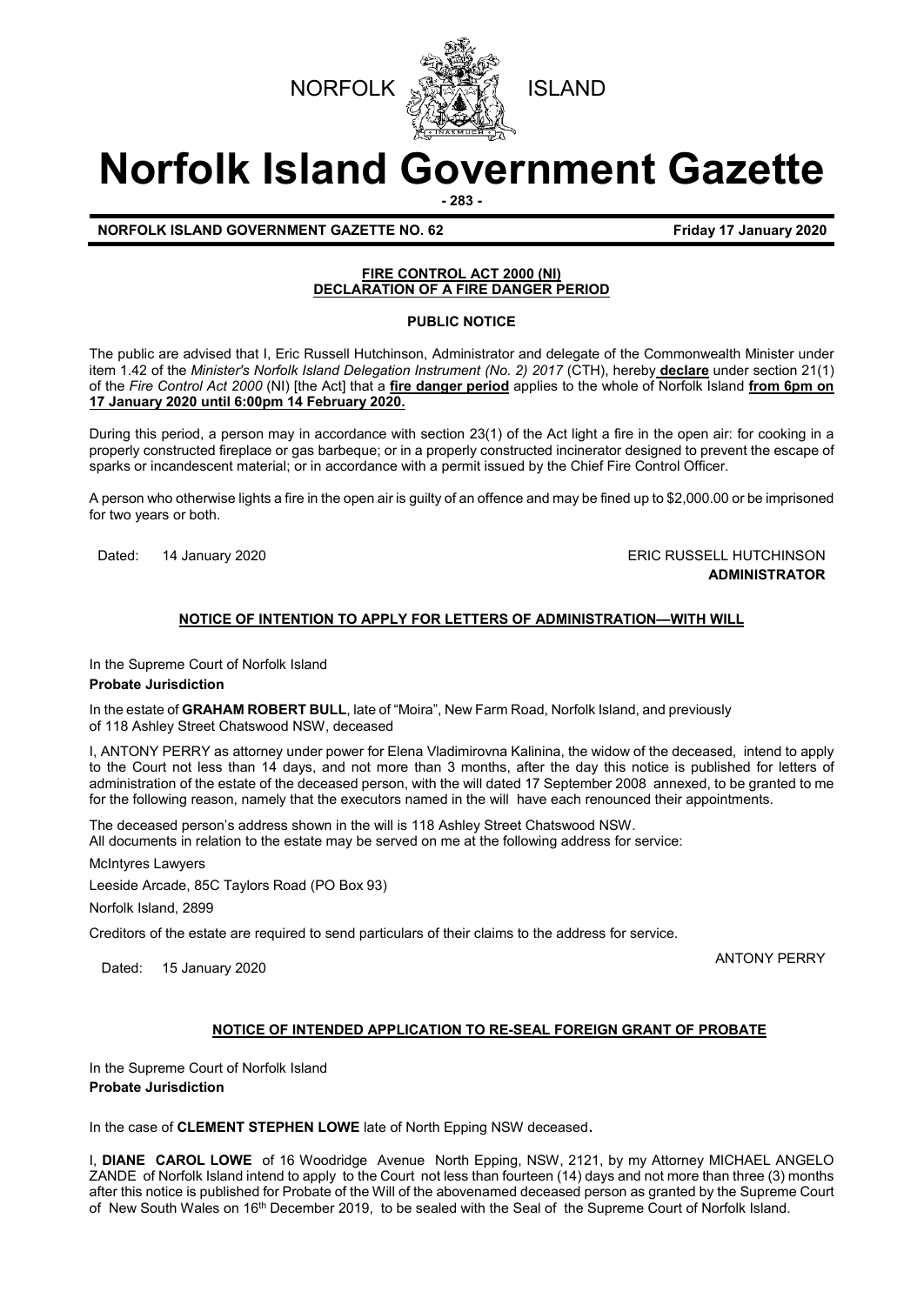All documents in relation to the estate may be served on me at the following address for service:

Michael Zande Solicitor PO Box 367 **Norfolk Island**  Tel: 23420

Michael Zande as Attorney for DIANE CAROL LOWE

Dated: 14 January 2020<br>Dated: 14 January 2020

**ATTORNEY**

#### **NOTICE OF INTENTION TO APPLY FOR LETTERS OF ADMINISTRATION—WITH WILL**

In the Supreme Court of Norfolk Island

#### **Probate Jurisdiction**

In the estate of **SHIRLEY DAWN REID** late of Norfolk Island*,* deceased.

I, **DAVID JOHN RODGERS** of Norfolk Island intend to apply to the Court not less than 14 days, and not more than 3 months, after the day this notice is published for Probate of the Will dated 9th May 2016 of the deceased person to be granted to me the executor named in the Will.

The deceased person's address shown in the Will is Norfolk Island.

All documents in relation to the estate may be served on me at the following address for service:

David Rodgers PO Box 344 NORFOLK ISLAND 2899

Creditors of the estate are required to send particulars of their claims to the above address for service.

Dated: 16 January 2020<br>Dated: 16 January 2020

# **ASSOCIATIONS INCORPORATION ACT 2005 (NI)**

# **NOTICE OF INTENTION TO APPLY FOR THE INCORPORATION OF AN ASSOCIATION**

I, **JILLIAN MAY DOIDGE,** Secretary, of 28 New Cascade Road Norfolk Island, a person authorised in that behalf by the committee of the association known as Polynesian Fusion Norfolk Island give notice that I intend to apply for the incorporation of the association under the *Associations incorporation Act 2005* (NI)

The objects and purposes of the association are as follows:

i) to promote music, art, history and tradition

This notice has been approved by the Registrar of Associations

Dated: 13 January 2020 **JILLIAN DOIDGE** 

**SECRETARY**

**EXECUTOR**

# **APPOINTMENT OF OFFICER AND APPROVED PERSON**

I, **ANDREW ROACH**, Chief Executive Officer and General Manager of the Norfolk Island Regional Council, under paragraphs 4(1) and 7 of the *Norfolk Island National Park and Norfolk Island Botanic Garden Act 1984* (NI)*,* **appoint** the following person -

# **CASSANDRA GUNN**

to be an **Officer** with the designation of **Park Ranger** and to be an **Approved Person** from the date of publication of this instrument in the Gazette.

Dated: 15 January 2020 **ANDREW ROACH CHIEF EXECUTIVE OFFICER**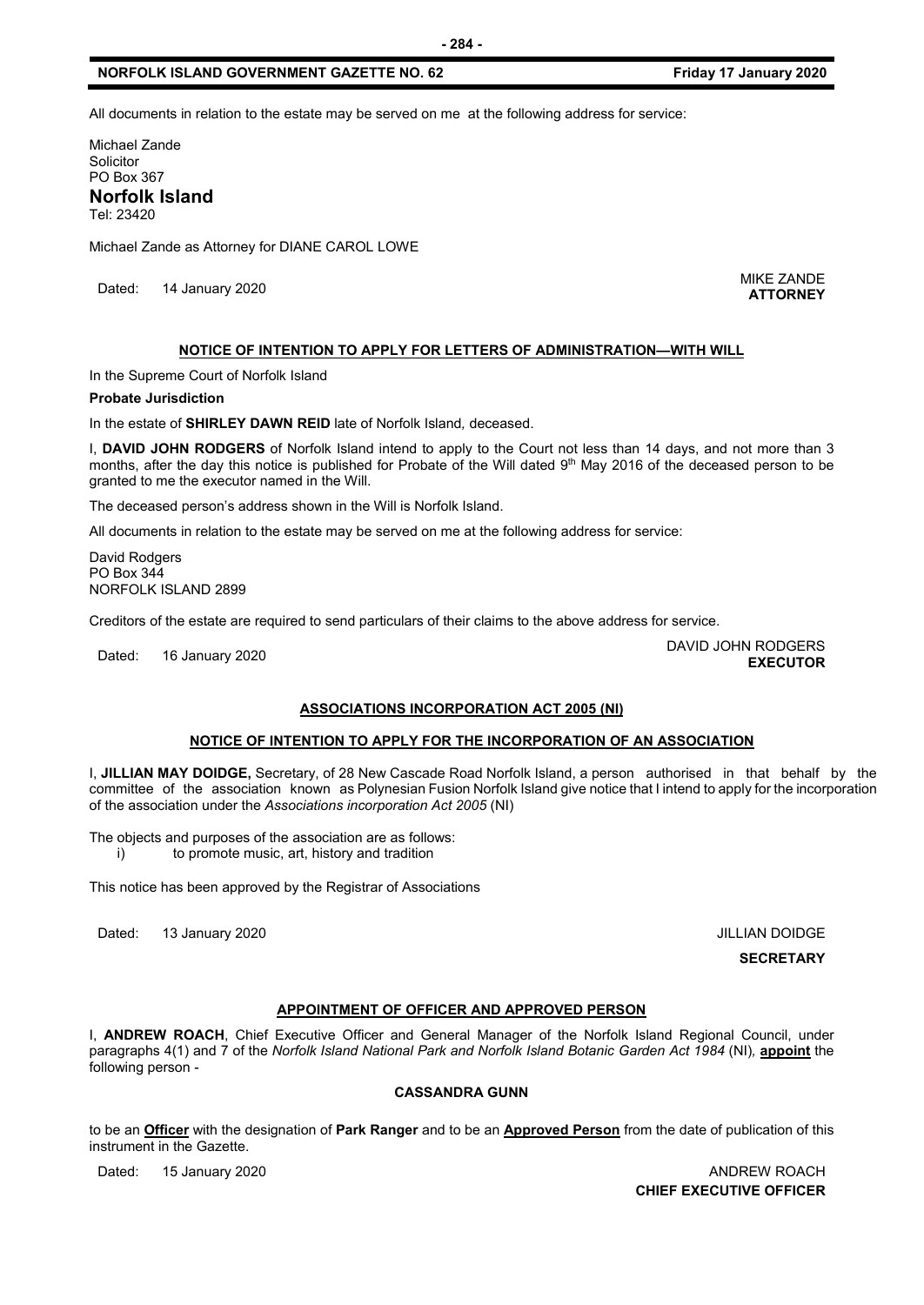# **APPOINTMENT OF OFFICER AND APPROVED PERSON**

I, **ANDREW ROACH**, Chief Executive Officer and General Manager of the Norfolk Island Regional Council, under paragraphs 4(1) and 7 of the *Norfolk Island National Park and Norfolk Island Botanic Garden Act 1984 (NI)*, appoint the following person -

#### **BRADLEY PUMPHREY**

to be an **Officer** with the designation of **Park Ranger** and to be an **Approved Person** from the date of publication of this instrument in the Gazette.

Dated: 15 January 2020 **ANDREW ROACH CHIEF EXECUTIVE OFFICER**

#### **TRAFFIC ACT 2010 (NI)**

# **TEMPORARY CLOSURE OF HARPERS ROAD ON 16 AND 23 JANUARY 2020**

I, **ANDREW ROACH**, General Manager of the Norfolk Island Regional Council, under section 50 of the *Traffic Act 2010*  (NI) **close the road** specified in Part 1 of the Schedule to all vehicular traffic (except for exempt vehicles specified in Part 2 of the Schedule) for and during the period **7.00am to 3.00pm on 16 and 23 January 2020** for the safety of **buses and motorists on cruise ship operations** and for public safety purposes.

#### **SCHEDULE**

Part 1 - Road Closure: Harpers Road (commencing from the Intersection of Red Road and Harpers Road to the intersection of New Cascade Road and Harpers Road).

Part 2 – Exempt vehicles:

- (a) Vehicles authorized by the General Manager of the Norfolk Island Regional Council or delegate for delivery of goods or services;
- (b) Council vehicles and plant vehicles involved on official business;
- (c) Police, ambulance, fire services and emergency vehicles on official business;
- (d) Vehicles authorized by the OIC Police or delegate thereof.
- (e) Buses and motor vehicles directly involved in the transport of cruise ship passengers and/or goods to and from the designated boarding stations/embarkation points on Norfolk Island on 16 and 23 January 2020 which are notified by the operators thereof to the Registrar of Motor Vehicles and the OIC Police for that purpose at least 24 hours beforehand.

# Dated: 15 January 2020 **ANDREW ROACH CHIEF EXECUTIVE OFFICER**

#### **PLANNING ACT 2002 (NI) SECTION 48 NOTICE**

The following Development Application for permissible (with consent) use or development of land has been determined under the *Planning Act 2002* (NI).

| <b>DA Number</b> | Applicant                                                | <b>Location</b>                                                          | <b>Proposed Use and/or</b><br><b>Development</b>                                                                                      | <b>Decision</b>                                          |
|------------------|----------------------------------------------------------|--------------------------------------------------------------------------|---------------------------------------------------------------------------------------------------------------------------------------|----------------------------------------------------------|
| DA.BA<br>30/2019 | Australia Post,<br><b>STRAWBERRY</b><br><b>HILLS NSW</b> | Lot: 30 Sec: 23 Por:<br>25s Sh: 63, 47<br>Tavlors Road<br>NORFOLK ISLAND | Change of Use to add <i>Industry -</i><br>Light - Parcel Delivery Depot as<br>an additional permitted use of<br>the existing premises | Approved,<br>18 December 2019.<br>subject to conditions. |

#### **Public Inspection**

The Notice of Decision and accompanying documents may be inspected, free of charge, during business hours at the Planning Office of the Norfolk Island Regional Council, New Military Barracks, Kingston.

# **Reviewable Decisions**

Decisions made in relation to development applications are reviewable decisions within the meaning of subsection 78(1) of the *Planning Act 2002* (NI). The applicant or any person who made a written public submission about the development application has the right to apply to the Administrative Review Tribunal or the Administrative Appeals Tribunal for review of a decision on a development application. An application for a review must be lodged within 28 days of the date the decision was given.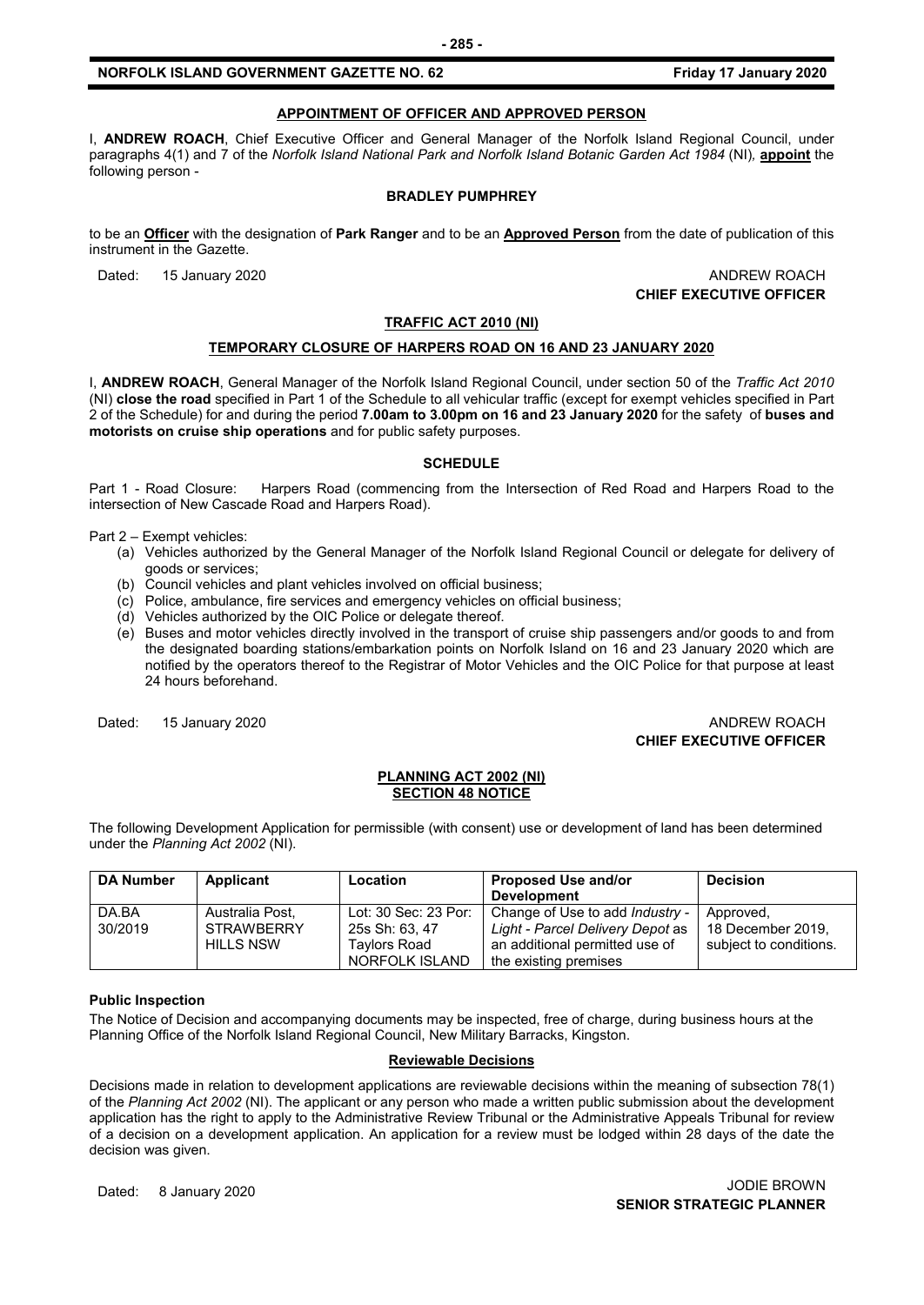| PLANNING ACT 2002 (NI) - SUBSECTION 43(1) NOTICE<br>DEVELOPMENT APPLICATIONS |                                                                                                            |  |  |
|------------------------------------------------------------------------------|------------------------------------------------------------------------------------------------------------|--|--|
| <b>Development Application No.:</b>                                          | DA 1/2020                                                                                                  |  |  |
| Applicant:                                                                   | C F Kenny                                                                                                  |  |  |
|                                                                              | 59 Binalong St, YOUNG NSW 2594,                                                                            |  |  |
| Location:                                                                    | Portion 40b8, 35 Queen Elizabeth Avenue NORFOLK ISLAND 2899                                                |  |  |
| Proposed Development:                                                        | Alterations to Residence - Dwelling House (encroaching into minimum distance for<br>rear boundary setback) |  |  |
| Zone:                                                                        | Residential                                                                                                |  |  |
| Category:                                                                    | Permissible (with consent)                                                                                 |  |  |

#### **Public Exhibition**

This Development Application may be inspected, during business hours, at the Planning Office at the Norfolk Island Regional Council, New Military Barracks, Kingston.

#### **Submission**

Any person may, during the period between Monday 13 January 2020 and Monday 27 January 2020, make written submissions to the General Manager about this Development Application. All submissions must state the relevant Development Application number. All submissions must be signed by at least one person making the submission. If a submission objects to the proposed development, the grounds for objections must be specified in the submission.

#### **Reviewable decisions**

Decisions made on this Development Application under the *Planning Act 2002* (NI) are reviewable decisions within the meaning of subsection 78(1) of the Act.

Dated: 8 January 2020 **John Brown Community Community Community** Community Community Community Community Community

# **PLANNING ACT 2002 (NI) – SUBSECTION 43(1) NOTICE DEVELOPMENT APPLICATIONS**

| <b>Development Application No.:</b> | DA 1/2020                                          |
|-------------------------------------|----------------------------------------------------|
| Applicant:                          | J E Elliott                                        |
|                                     | PO Box 605, NORFOLK ISLAND                         |
| Location:                           | Portion 35f3 Ferny Lane (a)                        |
| Proposed Development:               | Signage – Pole/ Freestanding Advertising Structure |
| Zone:                               | Mixed Use                                          |
| Category:                           | Permissible (with consent)                         |

#### **Public Exhibition**

This Development Application may be inspected, during business hours, at the Planning Office at the Norfolk Island Regional Council, New Military Barracks, Kingston.

#### **Submission**

Any person may, during the period between Monday 13 January 2020 and Monday 27 January 2020, make written submissions to the General Manager about this Development Application. All submissions must state the relevant Development Application number. All submissions must be signed by at least one person making the submission. If a submission objects to the proposed development, the grounds for objections must be specified in the submission.

#### **Reviewable decisions**

Decisions made on this Development Application under the *Planning Act 2002* (NI) are reviewable decisions within the meaning of subsection 78(1) of the Act.

Dated: 9 January 2020 JODIE BROWN **SENIOR STRATEGIC PLANNER**

#### **TERTIARY EDUCATION BURSARY - GRANT PROGRAM**

Applications are invited for the 2019-2020 Tertiary Education Bursary Program offered by the Norfolk Island Regional Council.

| <b>Application closing date:</b> | 14 February 2020 at 4:00pm                      |
|----------------------------------|-------------------------------------------------|
| Information and submissions:     | www.norfolkisland.gov.nf/council/grants-program |

**- 286 -**

# **SENIOR STRATEGIC PLANNER**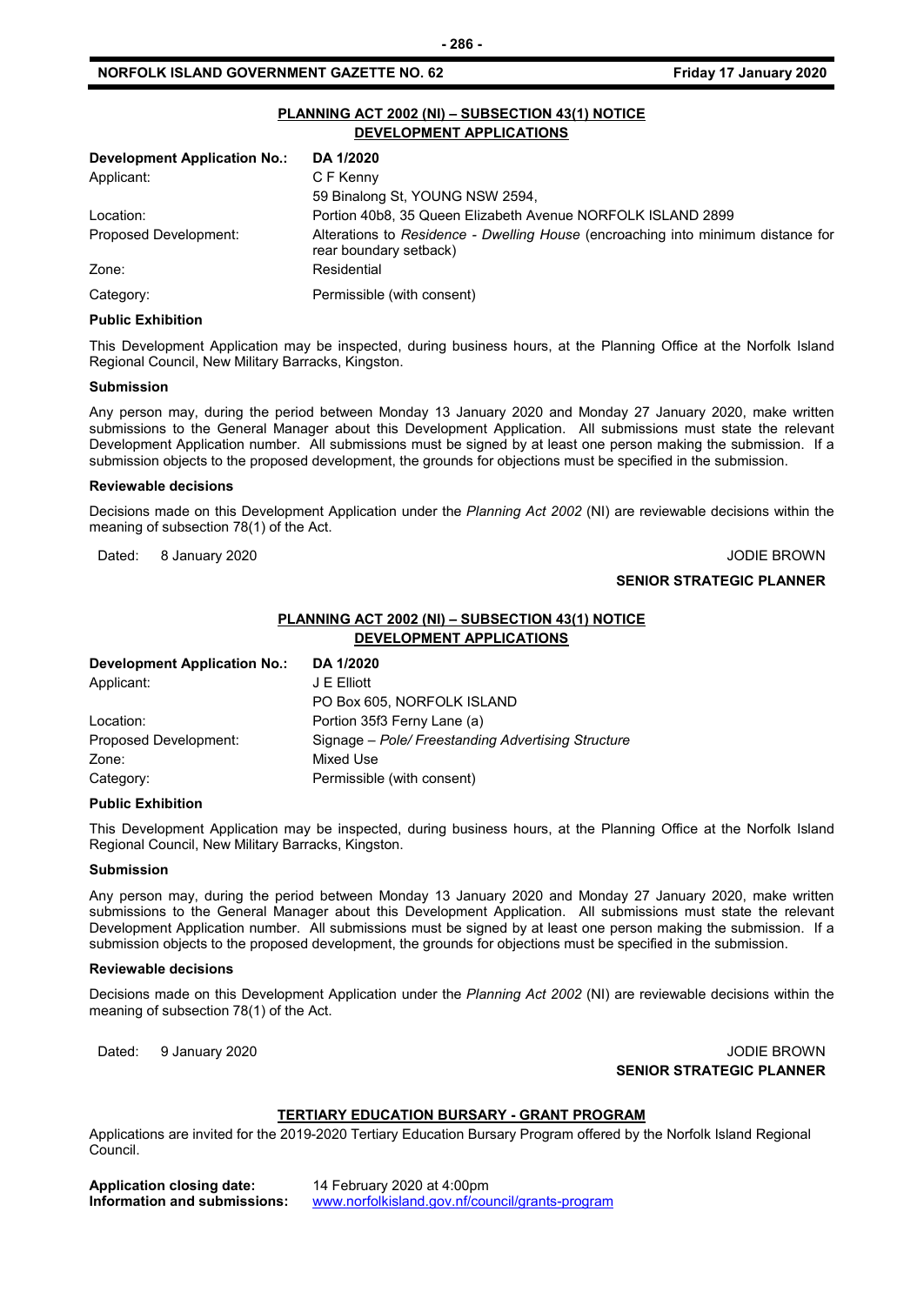Contact Officer – Anita French, Grants Officer, +6723 22001 ext 103 o[r anita.french@nirc.gov.nf](mailto:anita.french@nirc.gov.nf)

# Dated: 02 January 2020 **BRUCE TAYLOR INTERIM GENERAL MANAGER**

# **PLANNING ACT 2002 (NI) – SUBSECTION 43(1) NOTICE DEVELOPMENT APPLICATION**

| <b>Development Application No.:</b> | DA 21/2019                                                  |
|-------------------------------------|-------------------------------------------------------------|
| Applicant:                          | C W Bell & D Bell                                           |
|                                     | PO Box 156, NORFOLK ISLAND 2899                             |
| Location:                           | Portion(s) Lot: 116 Sec: 2 Por: 47b1 Sh: 8, 44 Martins Road |
| Proposed Development:               | Subdivision - Major: Create two additional lots             |
| Zone:                               | <b>Rural Residential</b>                                    |
| Category:                           | Permissible (with consent)                                  |

# **Public Exhibition**

This Development Application may be inspected, during business hours, at the Planning Office at the Norfolk Island Regional Council, New Military Barracks, Kingston.

#### **Submission**

Any person may, during the period between Monday 23 December 2019 and Monday 20 January 2020, make written submissions to the General Manager about this Development Application. All submissions must state the relevant Development Application number. All submissions must be signed by at least one person making the submission. If a submission objects to the proposed development, the grounds for objections must be specified in the submission.

#### **Reviewable decisions**

Decisions made on this Development Application under the *Planning Act 2002* (NI) are reviewable decisions within the meaning of subsection 78(1) of the Act.

# Dated: 17 December 2019 JODIE BROWN **SENIOR STRATEGIC PLANNER**

# **PLANNING ACT 2002 (NI)**

#### **SUBSECTION 11(1) NOTICE**

# **INVITATION FOR PUBLIC SUBMISSIONS ABOUT A DRAFT PLAN**

# **TO VARY THE NORFOLK ISLAND PLAN 2002**

I, **ERIC HUTCHINSON,** Administrator of Norfolk Island and delegate of the Commonwealth Minister under Item 1.78 of the *Minister's Norfolk Island Delegation Instrument 2017 (No. 2)* (CTH), invite public submissions about a draft plan to vary the Norfolk Island Plan 2002, to allow *Subdivision – Major* to create two additional lots.

| <b>Applicants:</b>                            | David and Coral Bell                          |
|-----------------------------------------------|-----------------------------------------------|
| Draft Plan No:                                | PVA 03/2019                                   |
| The draft Plan applies to the following land: | Portion 47b1, 44 Martins Road, Norfolk Island |

#### **Public Exhibition**

An Application to Vary the Norfolk Island Plan was submitted under subsection 9(2) of the *Planning Act 2002* (NI) to allow use of designated land as described above, for *Subdivision - Major* as permissible with consent use or development to create 2 additional lots as shown in Draft Plan 03/2019. If approved, the plan variation would allow a development application for the proposed subdivision of Portion 47b1 Martins Road to be considered and determined.

In accordance with subsection 11(1) of the *Planning Act 2002* (NI)*,* the draft plan, as shown below, and the accompanying Plan Variation Application and reasons for the application are available for inspection, during business hours, between Monday 9 December 2019 and Monday 20 January 2020 at the Planning Office at the Norfolk Island Regional Council, New Military Barracks, Kingston.

Draft plan 03/2019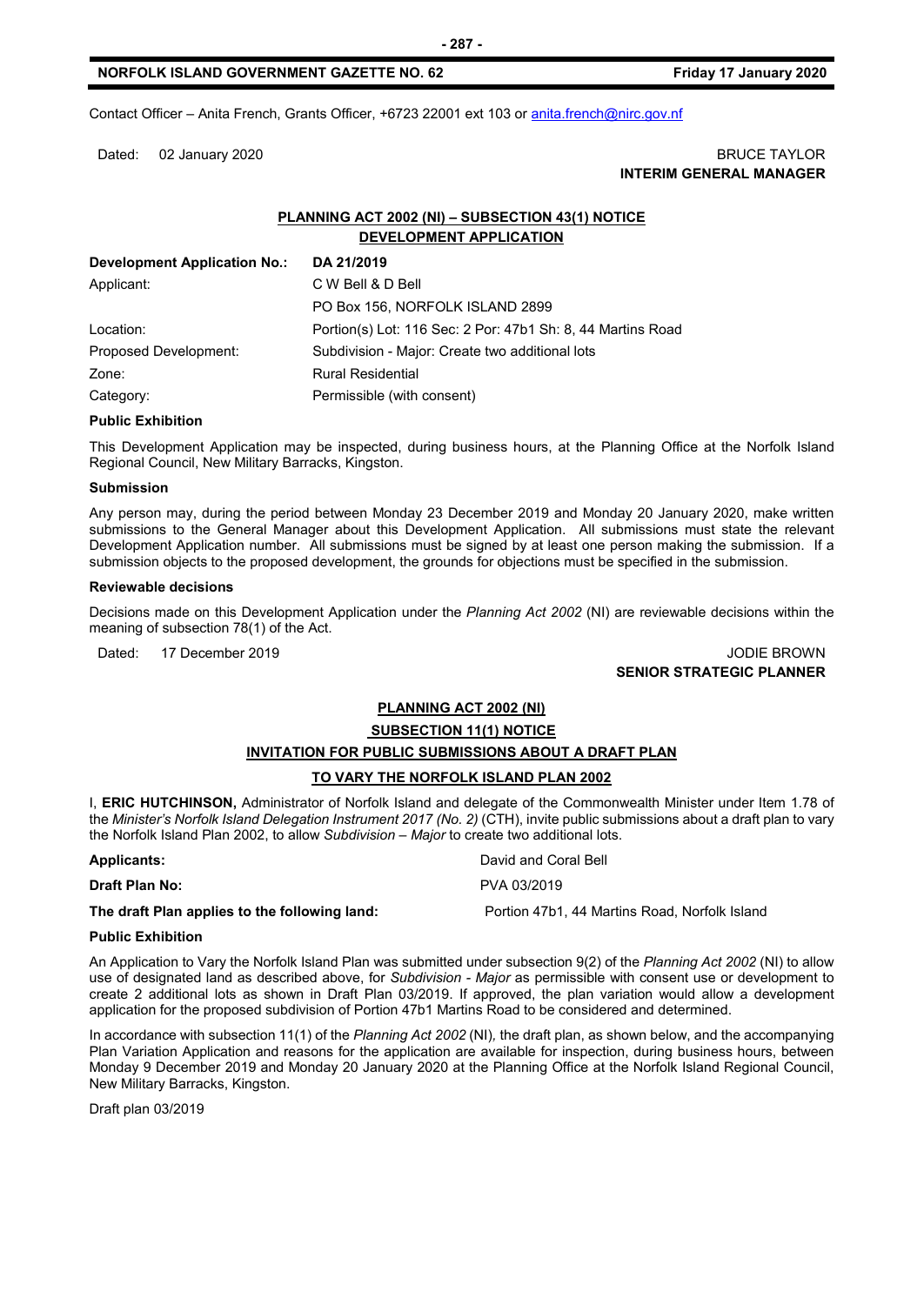| Proposed<br>changes | The Norfolk Island Plan 2002 (as amended) is amended as follows:<br><b>SCHEDULE 2 – DEVELOPMENT OF SPECIFIC SITES</b><br><b>S2.1- SPECIFIC SITES SUBJECT TO CLAUSE 104</b><br>To insert at the end of the Schedule: |                                            |                                                                                    |  |
|---------------------|---------------------------------------------------------------------------------------------------------------------------------------------------------------------------------------------------------------------|--------------------------------------------|------------------------------------------------------------------------------------|--|
|                     | Lot                                                                                                                                                                                                                 | <b>Purpose</b>                             | <b>Conditions</b>                                                                  |  |
|                     | Portion 47b1 Martins Road                                                                                                                                                                                           | Subdivision into a total of 3<br>portions. | As detailed in the Notice of<br>Decision<br>for<br>Development<br>Application xxxx |  |
|                     |                                                                                                                                                                                                                     |                                            |                                                                                    |  |

# **Submissions**

Any person may make written submissions to the General Manager about this draft plan. All submissions must be received by Monday 20 January 2019 and signed by at least one person making the submission. If a submission objects to the draft plan, the grounds for objections must be specified in the submission.

Dated: 28 November 2019 ERIC HUTCHINSON

# **ADMINISTRATOR OF NORFOLK ISLAND**

# **AND DELEGATE OF THE COMMONWEALTH MINISTER**

# **TRAFFIC ACT 2010 (NI)**

# **TEMPORARY CLOSURE OF ROAD FOR ROAD WORKS**

# **CULVERT PIPE REPLACEMENT AND REPAIR**

# **ANSON BAY ROAD – SECTION OF HEADSTONE ROAD TO THE GUN CLUB ON ANSON BAY ROAD**

I, **BRUCE TAYLOR**, Acting Chief Executive Officer and Interim General Manager of the Norfolk Island Regional Council, under section 50 of the *Traffic Act 2010* (NI) **close** that part or parts of the road specified in Part 1 of the Schedule to all vehicular traffic (except any vehicle specified in Part 2 of the Schedule) for and during the period **8.00am to 4.00pm on and from Tuesday 7 January 2020 through to Friday 1 May 2020** as necessary for public safety purposes and as I am of the opinion it is necessary or desirable to do so in order to carry out **CULVERT PIPE REPLACEMENT AND REPAIR**.

# **SCHEDULE**

**Part 1** – Part Road Closure: That part of Anson Bay Road, from a section of Headstone Road to the Gun Club on Anson Bay Road, for the purpose of culvert/pipe replacement and repair as shown on the attached plan and map. The start and end of the road works site to be as officially signposted by the Council or as directed by Council workers at the works site or as directed by police from time to time during the period which from time to time may be a closure of all of the road or a closure of only a part of the road or a closure of one or more carriageways of Anson Bay Road as needed for the culvert works.

**Part 2** - Exempted classes of vehicles –

- (a) Vehicles and plant authorised by the Interim General Manager of the Norfolk Island Regional Council or delegate thereof for delivery of goods or services;
- 
- (b) Council vehicles and plant involved on official business;<br>(c) Police, ambulance, fire services and emergency vehicle  $\overline{c}$  Police, ambulance, fire services and emergency vehicles on official business;<br>(d) Vehicles authorised by OIC Police or delegate thereof.
- Vehicles authorised by OIC Police or delegate thereof.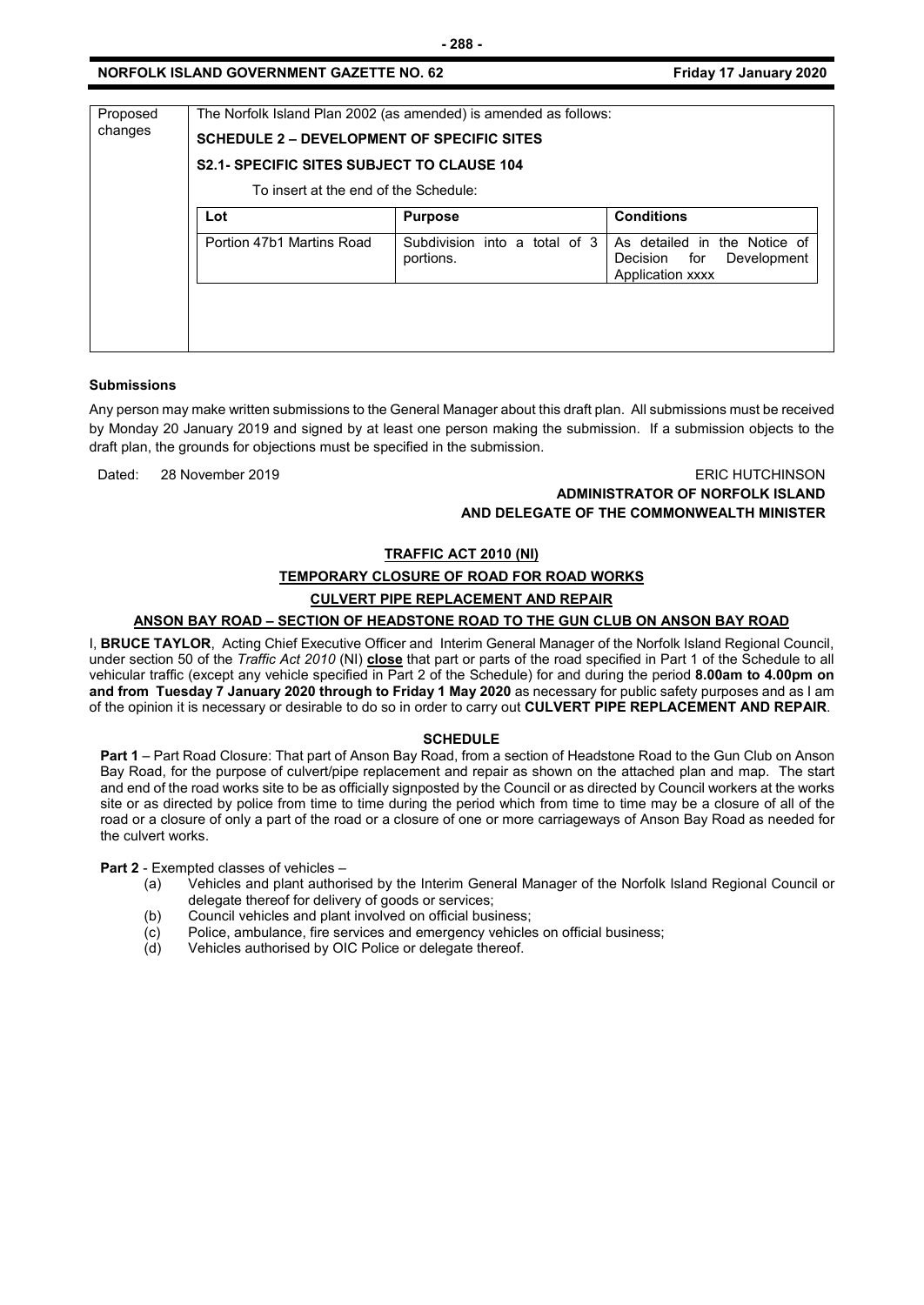

# Dated: 2 December 2019 **BRUCE TAYLOR ACTING CHIEF EXECUTIVE OFFICER**

#### **TRAFFIC ACT 2010 (NI)**

# **TEMPORARY CLOSURE OF ROAD: MOVEMENT OF WIDE AND HEAVY VEHICLES MARSHS ROAD FROM STOCKYARD ROAD TO BALL BAY**

I, **LOTTA JACKSON**, Chief Executive Officer and General Manager of the Norfolk Island Regional Council, under section 50 of the *Traffic Act 2010* (NI), temporarily close that part or parts of the road specified in Part 1 of the Schedule to all vehicular traffic (except any vehicle specified in Part 2 of the Schedule) **for a 24 hour period each day from 6:00am from Wednesday 9 October 2019 to 6:00am on Tuesday 31 March 2020** as I am of the opinion it is necessary or desirable to do so for public safety purposes and to enable Boral Resources QLD Pty Limited to receive and move vehicles, plant, equipment and materials from Ball Bay's temporary groyne involving the operation of wide and heavy vehicles and for related purposes.

# **SCHEDULE**

Part 1 – Partial Road Closure: That part or parts of the roads comprising Marshs Road from Stockyard Road to Ball Bay. Exempted classes of vehicles:

- (a) Vehicles and plant authorised by the General Manager of the Norfolk Island Regional Council or delegate thereof for delivery of goods or services;
- (b) Council vehicles and plant involved on official business;
- (c) Police, ambulance, fire services and emergency vehicles on official business;
- (d) Vehicles authorised by OIC Police or delegate thereof;
- (e) Fuel and Gas supply vehicles.

Dated: 12 September 2019 LOTTA JACKSON **CHIEF EXECUTIVE OFFICER**

# **FULL TIME/CASUAL/TERM CONTRACT POSITIONS VACANT**

Norfolk Island Regional Council is seeking applications from enthusiastic, suitable persons to join the Council team. The relevant Position Descriptions listing the full set of key accountabilities and competencies are available from our website <http://www.norfolkisland.gov.nf/your-council/working-council>